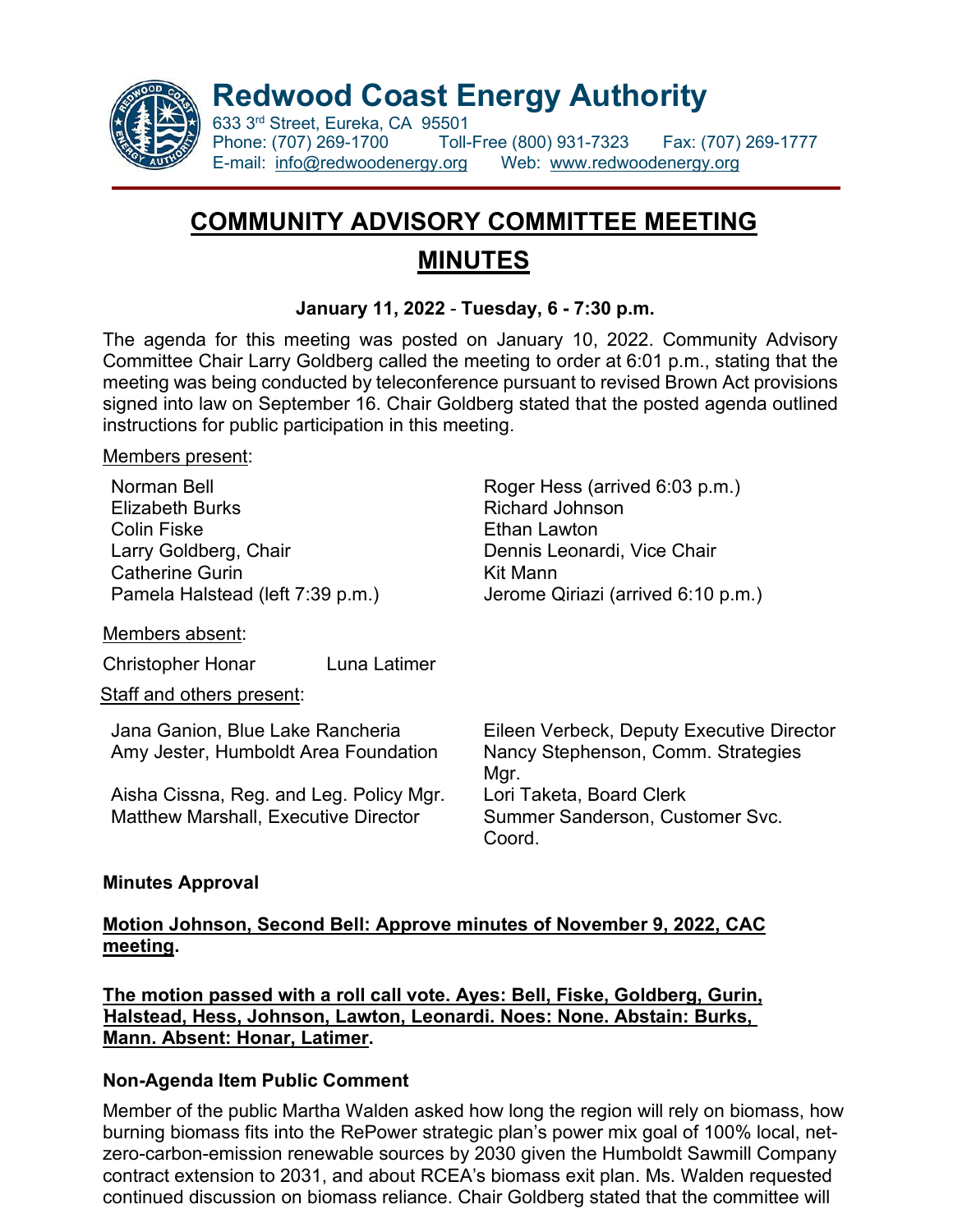continue to review and research biomass.

As there was no more public comment Chair Goldberg closed the public comment period.

#### **Humboldt Area Foundation – Redwood Region Climate & Community Resilience (CORE) Hub**

Amy Jester and Jana Ganion introduced the Humboldt Area Foundation and Wild Rivers Community Foundation's Redwood Region Climate and Community Resilience (CORE) Hub project and explained why it was formed. The CORE Hub is a way to coordinate regional collaboration and provide information to support knowledgeable decision making, without competing with or duplicating existing efforts. The CORE Hub focuses on clean, renewable energy and collaboration in the community. Climate change has caused increased ocean temperatures, extreme weather and sea level rise which puts Humboldt County in jeopardy. Ms. Ganion pointed out that Humboldt County has the highest rate of sea level rise on the California coast along with increased seismic activity. The region also relies on a single 10-inch natural gas supply line, and a tenuous connection to the greater electrical grid, one transmission line with one redundant line. These reasons motivate the CORE Hub to support informed decision-making for projects benefitting the environment and community.

Ms. Ganion discussed how the CORE Hub will reach its goal of Humboldt County becoming the first proven carbon-sequestering rural area in the U.S. by 2030. Offshore wind is a major avenue toward this goal. It will provide benefits including local power reliability, reduced dependence on fossil fuels, and alignment with other regional developments such as eco/tech tourism.

The Committee expressed their appreciation for the CORE Hub's aspirations for the region. Ms. Ganion stated the initiative's funding sources to date have been from in-kind resources from the Humboldt Area Foundation Wild Rivers Community Foundation and the Blue Lake Rancheria for staff time, and from philanthropic donations. The Committee asked for future presentations from the CORE Hub.

Chair Goldberg invited public comment. No member of the public made comment.

## **Community Advisory Committee 2022 Goals, 2021 Annual Report**

Executive Director Marshall presented the 2022 CAC goals drafted at the November meeting. The proposed goals were brought to the Board in December. The Board expressed concerns about the CAC commenting on proposed projects, citing RCEA staff's limited bandwidth to assist in that process. The CAC ad hoc Annual Report Subcommittee modified the goal to state that the CAC will monitor and advocate for implementation of RePower Humboldt Comprehensive Action Plan for Energy goals. Board Chair Woo and Vice Chair Avis offered to meet with the CAC ad hoc Major Projects Subcommittee to discuss the modified goal and their reservations.

No member of the public responded to Chair Goldberg's invitation to comment. Chair Goldberg closed the public comment period.

**Motion Qiriazi, Second Mann: Approve 2022 CAC work goals contingent upon a meeting of the ad hoc Major Projects Subcommittee and Board Chair Woo and Vice Chair Avis to clarify goals.** 

**The motion passed with a roll call vote. Ayes: Bell, Burks, Fiske, Goldberg, Gurin,**